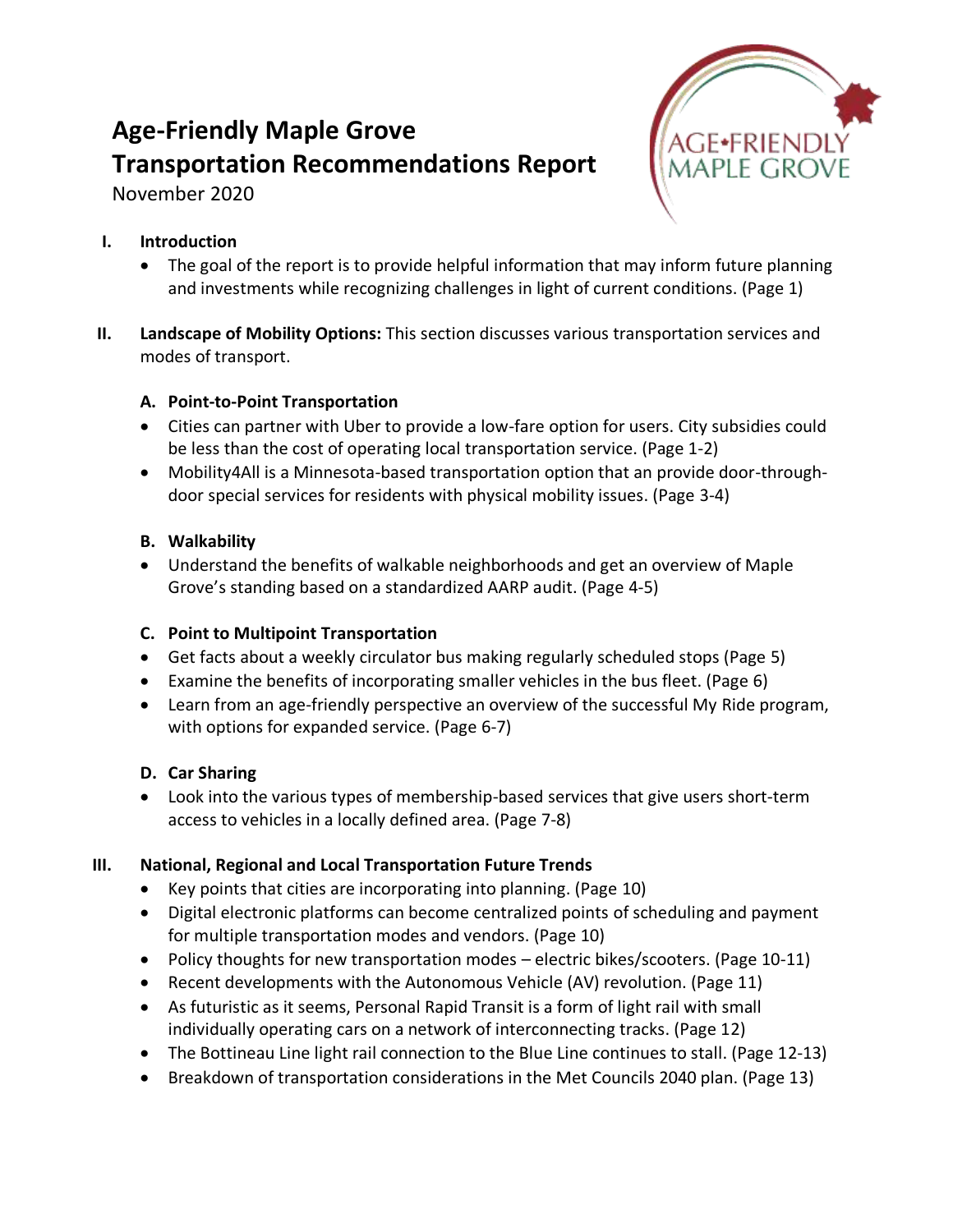• Age-Friendly Maple Grove offers concluding thoughts and recommendations to round out this report. (Page 14)

### **IV. Conclusions and Recommendations**

• Summary points and recommendations—which involve My Ride, Uber, and circulator buses—are detailed.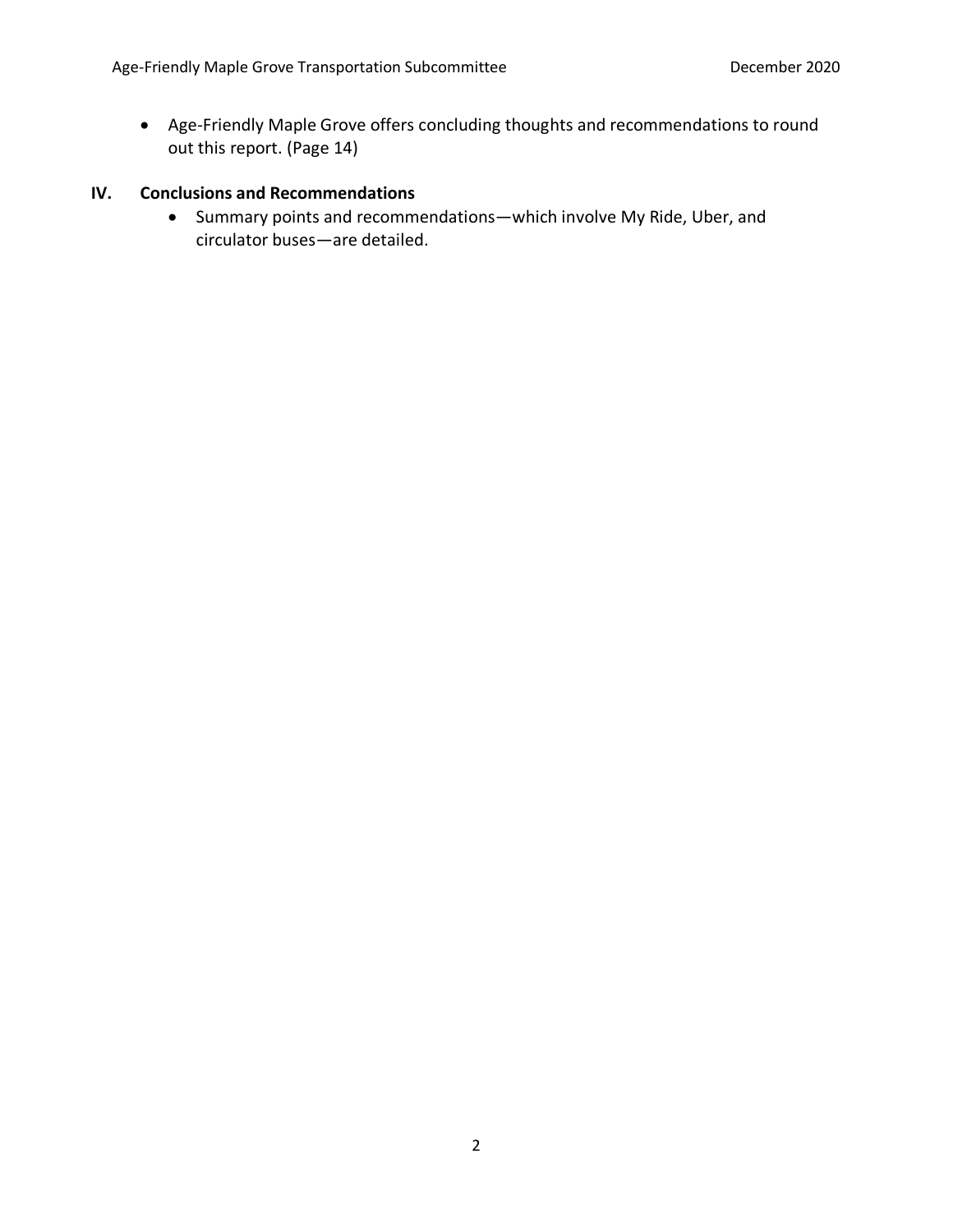## **I. Introduction and Summary**

This report, developed by the Age-Friendly Maple Grove Transportation Committee, intends to help inform the City of Maple Grove's transportation planning for the next three years—bearing in mind the challenging circumstances wrought by 2020.

Age-Friendly Maple Grove (AF MG) is a City-sponsored, community driven effort to make Maple Grove, Minnesota, a better place to grow older. Led by a cross-sector group of community volunteers and professionals from various sectors, the City of Maple Grove has been a member of the AARP Network of Age-Friendly States and Communities<sup>1</sup> since 2016. The network's program is organized around eight domains of livability, one of which is Transportation. AF MG is a partner, resource, and ally of the City of Maple Grove, and respectfully presents this report to help the City advance its commitment to making Maple Grove a place where residents can remain active and engaged in later life.

The creation of this recommendations report is part of AF MG's three-year action plan, which guides the initiative's work for 2019-2021. Developed by AF MG's Transportation Committee, the report provides information about transportation options that the City might consider to help it become a more livable community, especially for older residents.

We recognize and applaud the City's stated commitment to providing a variety of transportation options for the community as a core part of social and environmental resilience, economic competitiveness, healthy neighborhoods, and active living.

This report also builds on a 2019 [Transportation Audit](https://agefriendlymaplegrove.org/cms-files/transportation-audit.pdf)<sup>2</sup>, developed by the same team, which examined all available modes of transportation in Maple Grove at that time, and provided some analysis of strengths and key gaps related to how well older adults are able to get around the community. Below is a summary of the assets and gaps identified in the audit:

| <b>KEY ASSETS</b>                            | <b>PRIMARY GAPS</b>                        |
|----------------------------------------------|--------------------------------------------|
| My Ride and Maple Grove Transit              | Lack of on-demand service                  |
| <b>Metro Mobility</b>                        | Limited service hours of existing services |
|                                              | (hard to find evening or weekend           |
|                                              | transportation)                            |
| Extensive trail and sidewalk network         | Few or no suitable modes of transport to   |
|                                              | Mpls and Saint Paul for non-drivers        |
| Proximity of retail, restaurant, and service | Need for education and increased awareness |
| hubs to large clusters of relatively dense   | of existing services and how to use them   |
| housing - i.e., walkability in the city core |                                            |

 $1$  The World Health Organization launched the Global Network of Age-Friendly Cities in 2006. AARP now operates it in the US, where there are more than 485 member cities, counties, states, and territories.

<sup>&</sup>lt;sup>2</sup> The Age-Friendly Maple Grove Transportation Audit (2019) is available on the Transportation page at [www.agefriendlymaplegrove.org.](http://www.agefriendlymaplegrove.org/)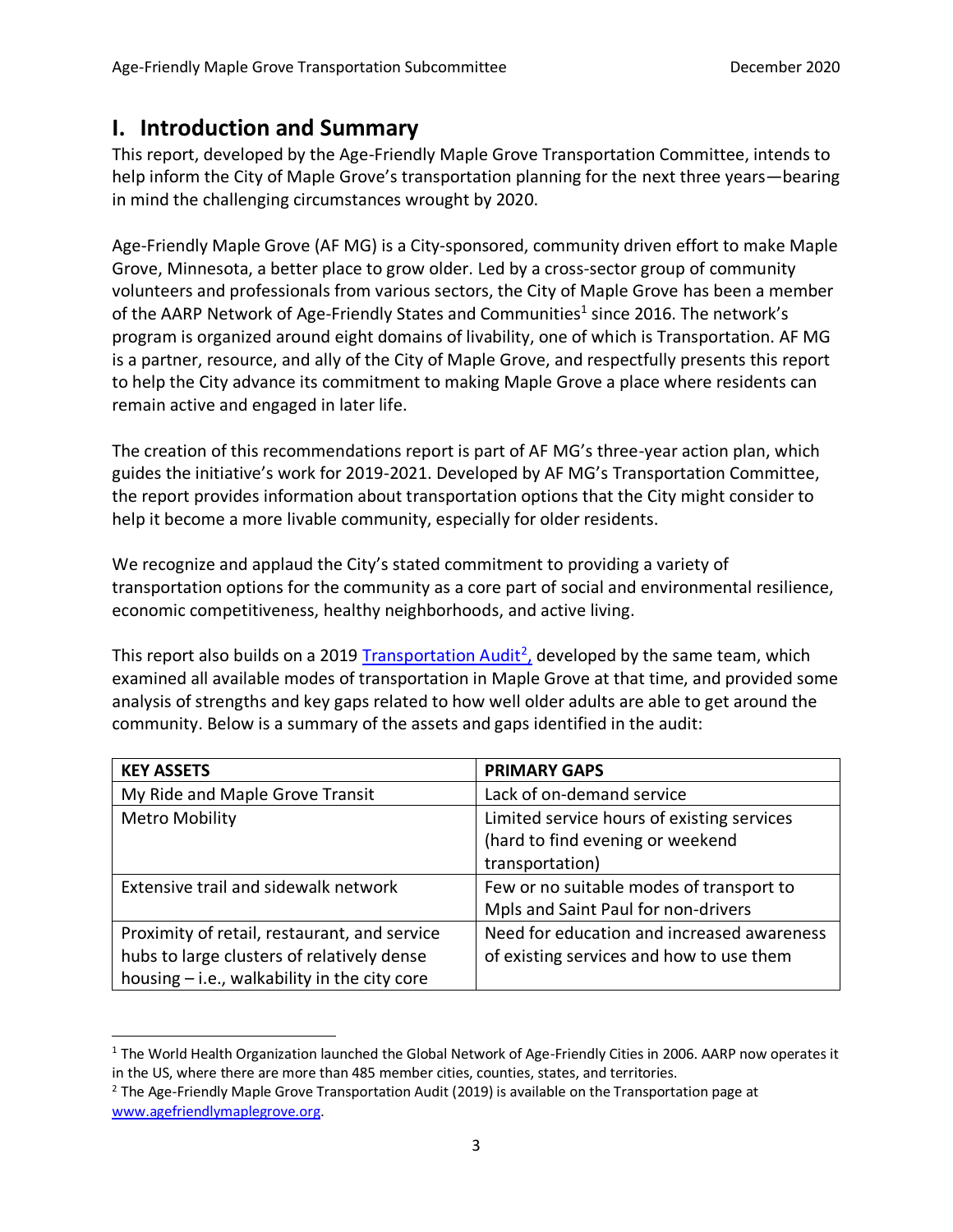| Transportation provided to residents by   | Cost: Publicly subsidized services are       |
|-------------------------------------------|----------------------------------------------|
| senior housing communities                | affordable for most people, but private      |
|                                           | services (e.g., taxis, Uber) that offer more |
|                                           | flexibility are less so.                     |
| City of MG supports improving walkability |                                              |
| and multi-modal transportation            |                                              |

This report provides a quite thorough analysis of many modes of transport—from electric bikes to light rail to Autonomous Vehicles—and their likely role in the Maple Grove's short- and longterm planning. It also examines current and future transportation trends at the national and regional levels. The report concludes with a set of recommendations for the City of Maple Grove to consider as they make planning and funding decisions over the next few years.

### **Below is a summary of these recommendations**:

- 1) **Continue to grow MY RIDE as a valued service for Maple Grove residents of all ages.** MY RIDE is the center piece of Maple Grove transportation. Further investment in this service can benefit the entire community. This may include:
	- a) Smaller bus fleet when feasible to accommodate point-to-point requests more economically.
	- b) Ensure that the service can be available to those most vulnerable or lack other options.
- 2) **Explore other economical point to point alternatives** that might be used by Maple Grove citizens, such as partnerships or contracts with
	- a) Uber
	- b) Mobility4All
- 3) **Explore the concept of a circulator bus**. As Covid-19 subsides and businesses return to normal, there may be an opportunity to execute at a later date.
- 4) **In partnership with the city of Maple Grove, formalize alignment of transportation plans and policies with broader city goals - ensuring that decisions are being guided by the city's core values.**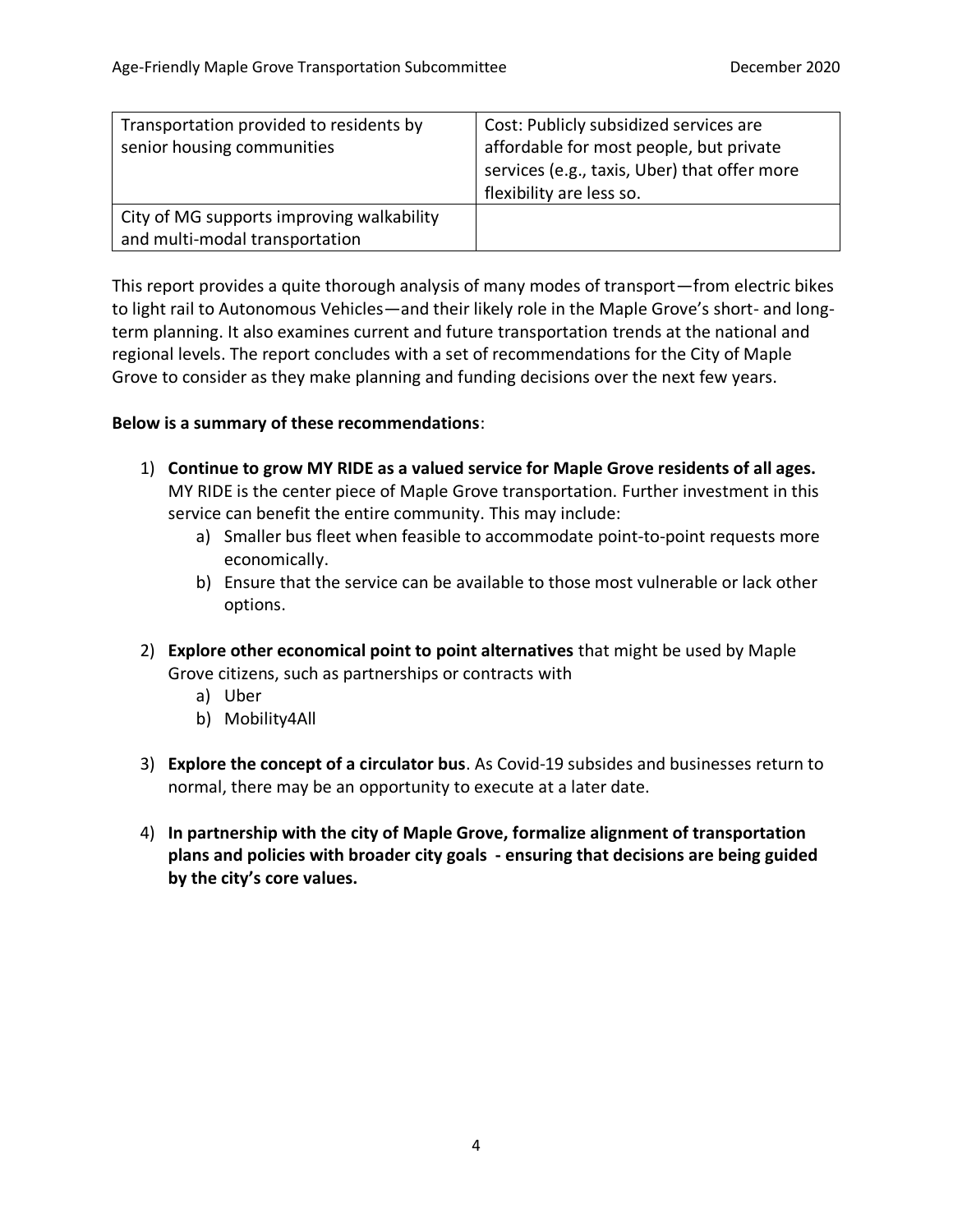## **II. Transportation: Future Opportunities**

## **a. Introduction**

Transportation is a core component of society. Much of how society functions depend on transportation to move people, goods, and services. While the transportation field is ever evolving, it has decidedly taken a turn with Covid-19 and social justice issues. While this report is geared to highlight new and different transportation options and strategies, the Age-Friendly Maple Grove team is respectful of the new reality of economic and other challenges that Covid-19 and social justice issues will bring to Maple Grove in the next few years. Our goal is to provide new ideas that may be useful in future planning but understand the execution of any new ideas in the near term may prove challenging.

## **b. Landscape of Mobility Options & Possibilities**

## **1. Point to Point Transportation: Opportunities for Consideration in the Next Three Years**

## **a) Uber Partnerships**

Uber is a ride-sharing service in which private car owners hired by Uber provide on-demand rides to individuals who schedule and pay for the service through an application (app) on a smart phone.

Recently Uber has partnered with municipalities to provide this service to residents using vouchers that fix the passenger's rate, with the municipalities picking up the rest of the fee. A municipality may choose this arrangement as an alternative to paying for vehicles, drivers, insurance, maintenance, and fuel costs for a city-owned and -operated transit program. In some cases, the Uber relationship provides that critical and often elusive "last mile" service between home or job and major transit (bus or light rail) stops.

### *Vouchers*

Uber transit vouchers are customizable by the local organization. The vouchers can be used only within the parameters set by the transit agency. They can be created in advance of requests, can be scaled to both the fee rate and the number of uses, and any geographic limits (within the city or to certain non-city destinations). They are simple for a user to download to a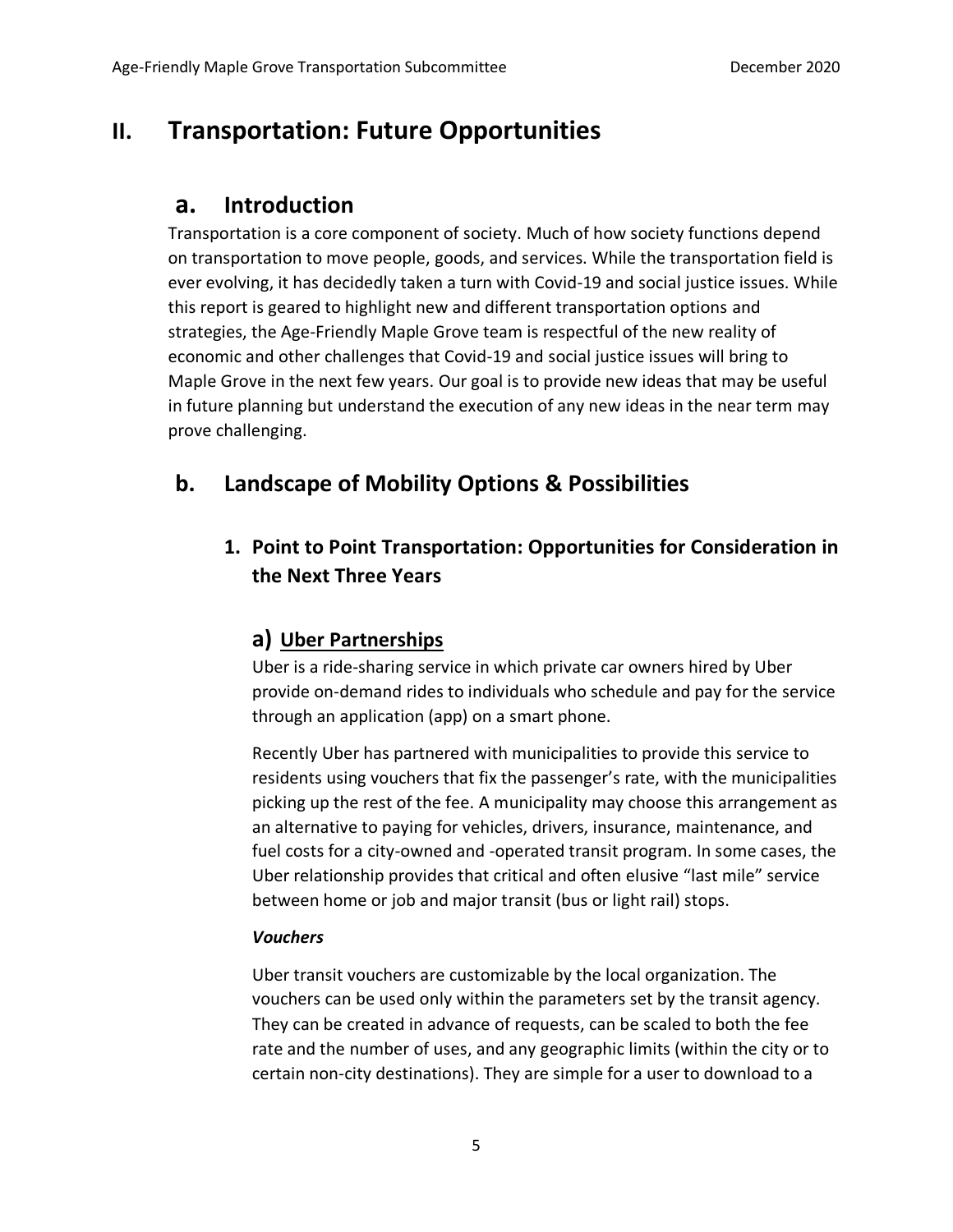smart phone, tablet, or computer. The vouchers are available at any time around the clock and any day of the week.

The voucher remains in the user's app until it is redeemed or expires.

The vouchers can be configured in a variety of ways, with different subsidies for different eligible user groups, or different times of day (i.e., better subsidies for off-peak times). The feedback from usage contributes to budget planning. Subsidies can be capped at a certain dollar amount.

The city pays only for vouchers used, not vouchers created.

#### *Management*

An Uber representative works with the city to customize vouchers and set up an Uber Central Dashboard, which gives the city a complete picture. There is no additional charge for Uber representative support.

The dashboard shows all voucher activity; past, present, and future. The dashboard can be a scheduling service in which the user can have the transit agency schedules rides and return pick-ups. It shows the number of riders that are waiting for pick-up, are in progress to destinations, and completed rides. The future rides feature shows rides scheduled in advance for an upcoming date.

Uber and the transit agency also have access to real-time date for number of users, times of day, days of the week, destinations, subsidy costs, and so on.

Note: There may be insurance and liability concerns when a public entity subsidizes or provides a voucher for an Uber or Lyft. Drivers may not have the insurance, training, vehicle maintenance, or clear a criminal background check, as opposed to a public transportation driver. These hurdles would need to be discussed and resolved.

### **Pros**

- Voucher-subsidized Uber rides can be scheduled right away, any time of the day or day of the week.
- Vehicles and drivers are part of Uber, and do not have to be managed by the city.
- City owned or operated vehicles could be diverted from single-user scenarios to dedicated routes.
- Initial partnerships can be as short as six months.

### **Cons**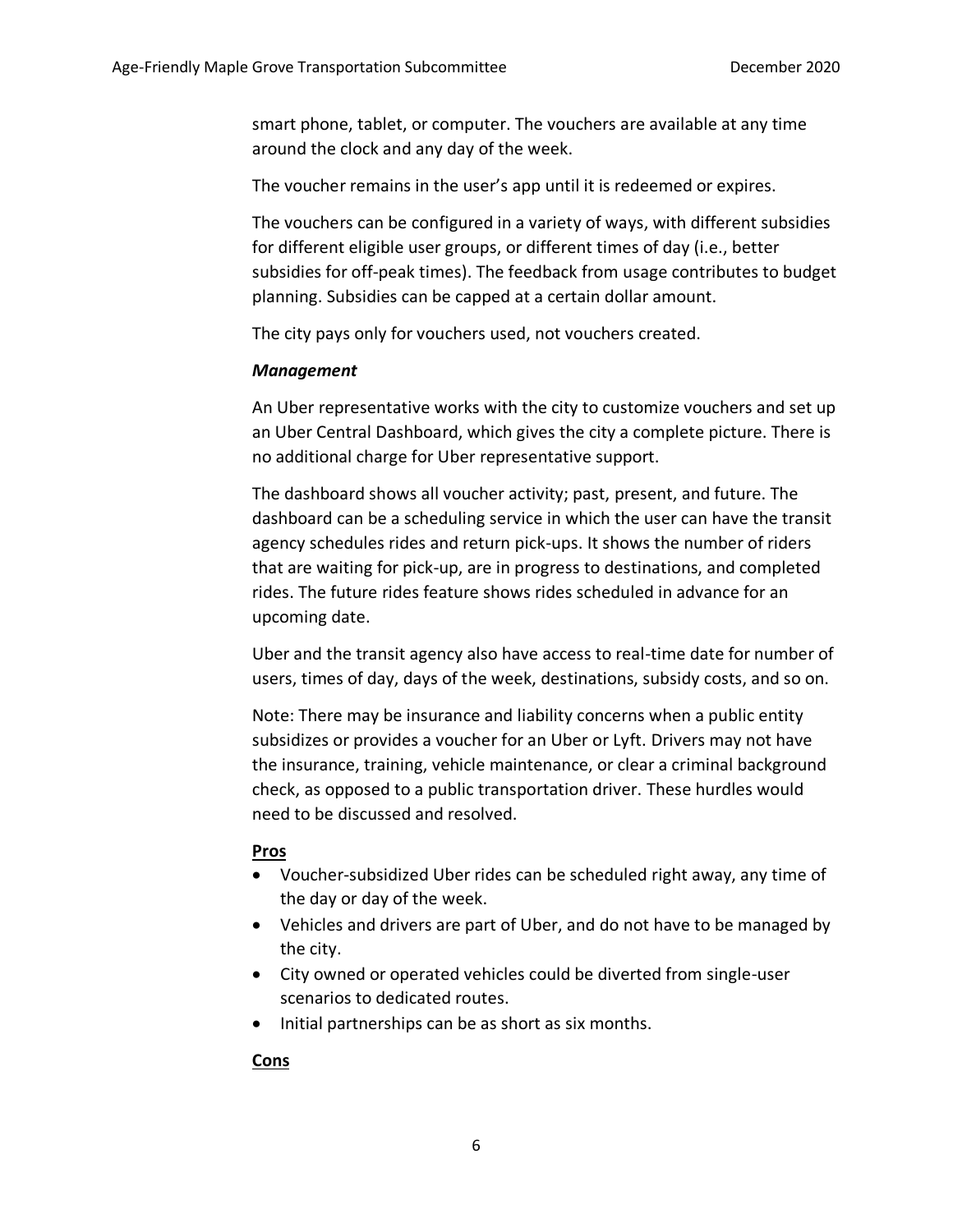- Immediate subsidy costs can be roughly predicted by current MyRide user data, but the actual costs will not be known until the program is in use.
- Users must have smart phones or use services such as 'Go Go Grandparents' to book the Uber.

## **b) Mobility4All: A Point to Point Service for Riders Who Want or Need More Care**

Mobility4All is a relatively new transportation company that specializes in transportation for people who want or need more care and includes transport of a rider's healthcare equipment. Mobility4All is a Minnesotabased ride service that specializes in providing hand-to-hand and doorthrough-door trips for people who need a higher level of care. It offers fully screened and specially trained drivers. Riders can schedule rides on-demand or in advance, and even request their favorite driver. Mobility4All provides real time updates and communication between the driver, rider, and caregiver.

Pricing is \$15 per ride or \$290 unlimited up to 7 miles for the year. The website and app allow rider to input their requirements—such as the need for a wheelchair-accessible vehicle, the need to transport an oxygen tank or service dog, and whether the rider has visual or hearing impairments. The City of Maple Grove may be interested in discussing a contract to supplement the good work of MY RIDE.<https://mobility4all.com/>

### **Pros**

- Cost effective service that residents can book themselves.
- Serves people who need extra care.
- Appears to have a few financial options either per ride or annual payment plans.
- A Minnesota-based company.

### **Cons**

- New to the market. Only a brief track record.
- No weekend or evening service. (Service available only Monday-Friday, 8am-6pm.)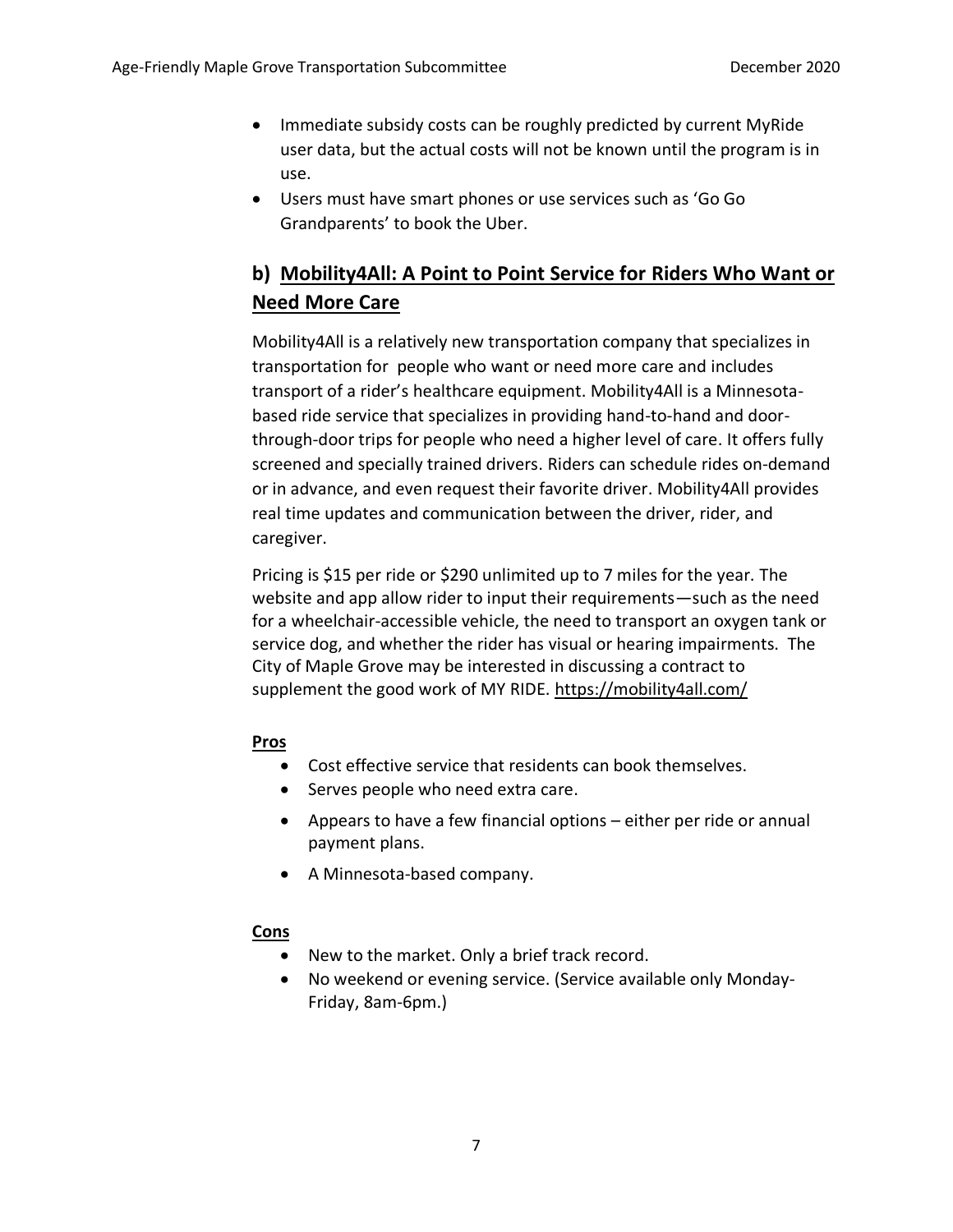## **2. Walkability**

Walkable communities promote health, foster a sense of connection and community among residents, and provide an overall sense of place and belonging that helps make a neighborhood livable for people of all ages and life stages. Sidewalks or walking paths separated from the roadway are the preferred accommodation for pedestrians. They provide many benefits including safety, mobility, and healthier communities. Recreational walking is one of the easiest ways for people to get the recommended allotment of physical exercise each day. Moderate exercise, such as walking, contributes to both physical and mental well-being.

Maple Grove has 55 miles of paved trails. Many of these trails pass through woods and around lakes providing an ideal walking environment. In addition to the trails, Maple Grove has approximately 145 miles of concrete sidewalks. Sidewalks have been required in all new subdivisions in Maple Grove since 1995. Money was set aside for neighborhoods built prior to that time that wish to have sidewalks added.

In the interest of better understanding Maple Grove's current walkability, Age-Friendly Maple Grove conducted a series of walking audits in summer and fall of 2020. For purposes of this report, downtown is defined by the area bound by Weaver Lake Road on the north and Elm Creek Blvd on the west and south, and Hemlock/Zachary to the east. Because downtown is the primary walking area in town, and there are four senior housing communities located in or on the edge of downtown, AFMG conducted the walking audits in the downtown and surrounding areas. The audit used forms and format developed by AARP, and a summary of the results is posted on the transportation page of the AF MG website ( agefriendlymaplegrove.org). Results indicate that, overall, the downtown area is very friendly to walking, but crossing out of downtown is difficult for slower walkers or anyone with a disability due to many lanes of often heavy traffic. There is one pedestrian underpass at Weaver Lake Road and Jonquil Lane leading out of downtown, but more of these would increase walkability.

Overall, the walkability in Maple Grove is quite good and significantly better than what is found in many other suburban cities. The trail system is extensive, and the City is developing a plan to bring all sidewalks and curbs into ADA compliance, which will improve walkability. Getting from one shopping area to another is usually not walkable, so the other forms of transportation discussed in this report are meant to alleviate that problem.

### **Pros**

- Maple Grove has a strong history of walkable neighborhoods.
- The City continues to invest in sidewalks and trails to improve walkability.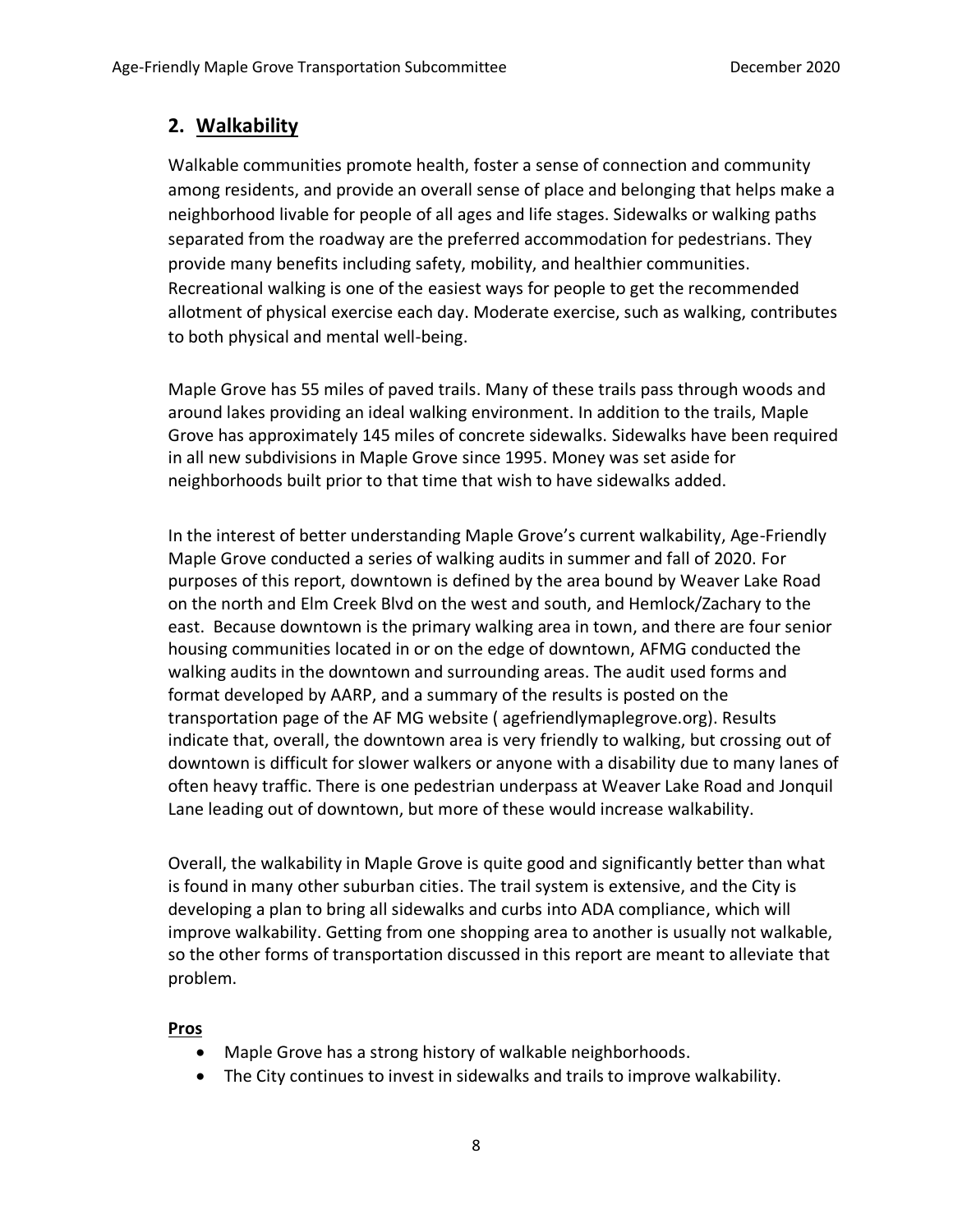#### **Cons**

- Housing, business, and transportation only occur together in select areas and most of Maple Grove has been developed.
- Bringing services to residential areas may not be desired by the residents themselves.

## **3. Point to Multipoint Transportation: Opportunities for Consideration in the Next Three Years**

### **a) Circulator Bus**

A circulator bus is a small or shuttle bus serving an area confined to a specific locale, such as a downtown area (downtown circulator) or suburban neighborhood, with connections to major traffic corridors. This may be a concept that Maple Grove could pursue as a supplement to MyRide.

Numerous suburban cities have partnered with nonprofit organizations to offer circulator bus services. The cites of Lakeville, West St. Paul, Cottage Grove, Edina, Hastings, and Stillwater work with nonprofit DARTS (Dakota Area Regional Transportation). They also have corporate sponsors such as local businesses who may get additional customers as a result of the service. The affordable all-you-can ride fare (ranging from \$2-\$5 per day) allows riders to get on and off along the continuous, one-hour route.

In general, the circulator runs one day a week, on a specific hourly schedule, between the hours of 10:00am and 3:00pm or 9:00am and 2:00pm. They have about 10 stops that include senior living communities, shopping areas, and medical offices. Some of the communities also have on-demand stops within 2 blocks of a scheduled stop.

Newtrax, a nonprofit group transportation provider, has also partnered with several cities—White Bear Lake, Vadnais Heights, Mahtomedi, Roseville, and Forest Lake—to offer weekly loops to shopping and other key destinations.

The AF MG Transportation Committee has not obtained any cost information on this service nor asked DARTS, Newtrax, or any other providers about potential partnership opportunities.. This would require City approval from appropriate City leaders.

### **Pros**

- Fixed schedule is easy and convenient
- Serves people with disabilities or mobility limitations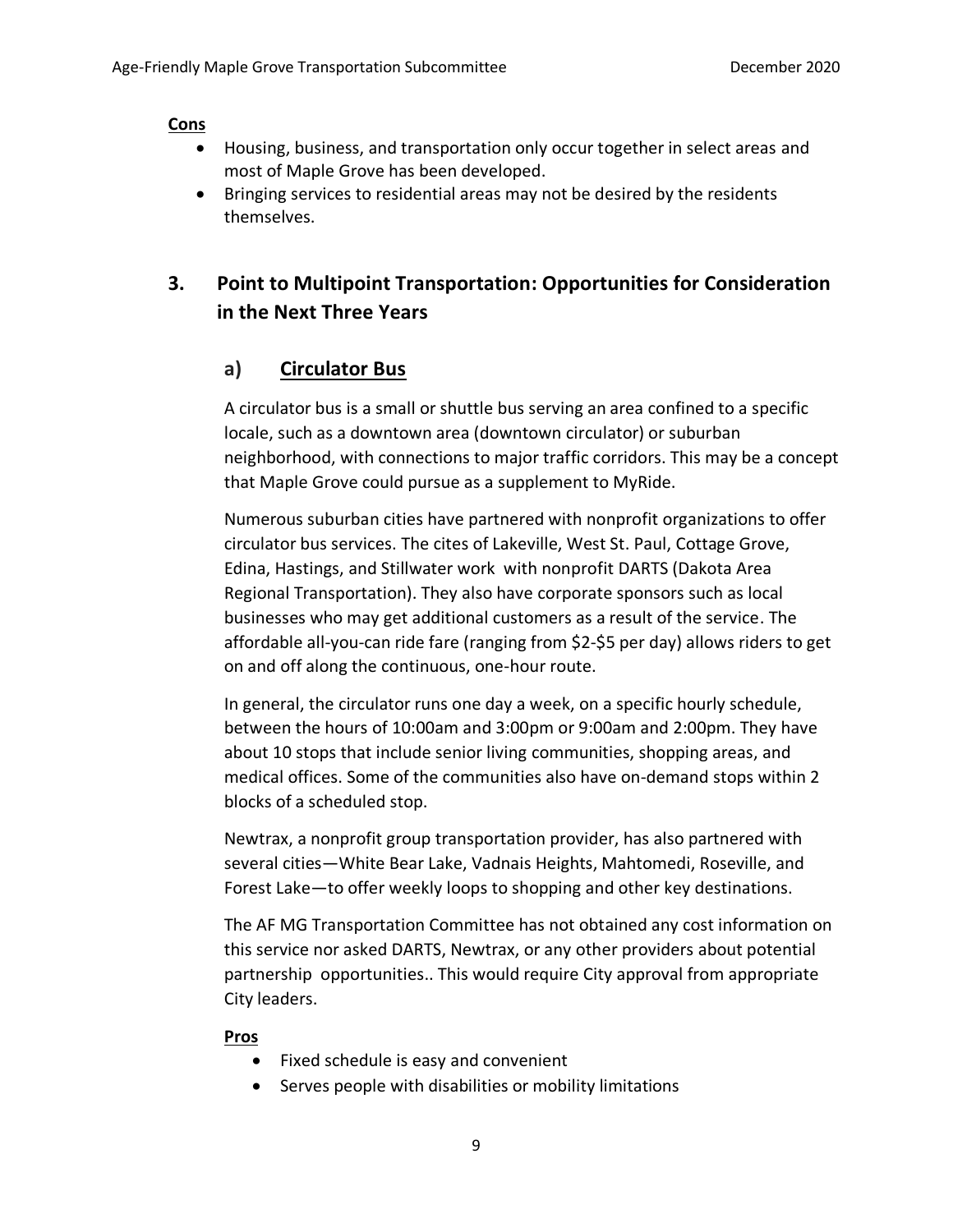- Potentially low cost to implement if MyRide buses are used
- Opportunities to partner with local businesses
- Opportunities to learn from numerous existing programs around the Twin Cities

### **Cons**

- Harder to serve residents living in individual homes in the community; more targeted to multi-unit buildings.
- Cost to administer is unknown
- Cannot launch during COVID-19

## **b) Smaller Bus Options**

As Maple Grove looks to accommodate riders at different times of the day, smaller groups of riders, or those with disabilities, smaller vehicles might be a good solution. Often there are single riders who need to travel only a short distance, or older riders who feel safer with a City service versus Uber or another private company. Investing in smaller buses might be a wise option for the City as older buses need to be replaced.

### **Pros**

- Less costly than large buses
- Able to accommodate an individual or small group in a more cost-effective manner

## **Cons**

• The smaller size might be a problem for larger group sizes.

## **c) Expansion of MY RIDE**

MY RIDE is an advance reservation, shared-ride, curb-to-curb service available to the Maple Grove general public as well as to the City of Osseo, Hennepin Technical College, North Hennepin Community College and Starlight Transit Station. It is offered by the City of Maple Grove through Maple Grove Transit. A ride reservation is required to use MY RIDE. Reservations are on a first-come, first-served basis. Ride requests can be placed up to 14 days in advance. It is recommended that ride requests are made as early as possible. Same day ride requests will be granted as capacity allows. During the Covid-19 epidemic, MY RIDE has been affected by reduced ridership, but has picked up and delivered groceries to those requesting that service.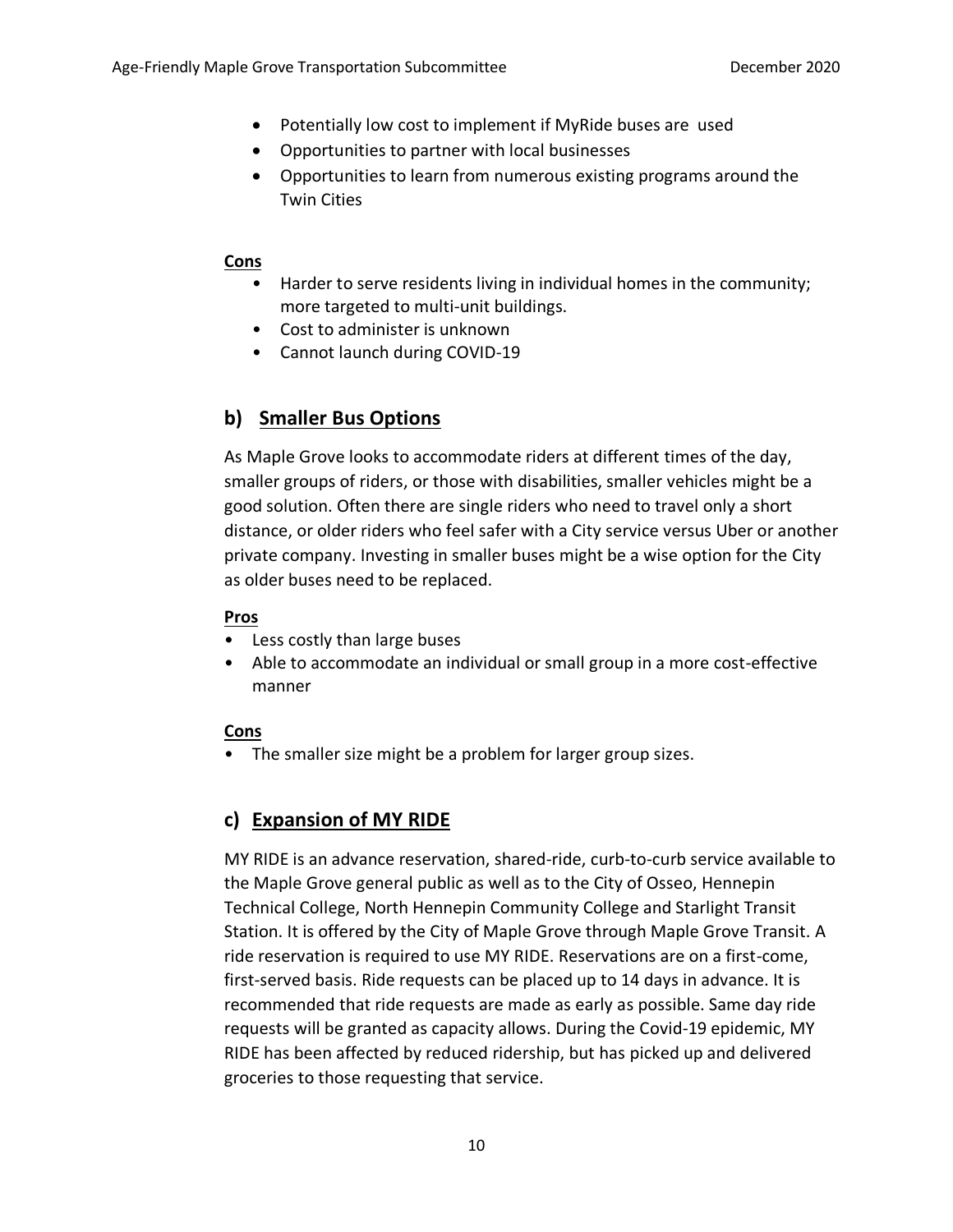MY RIDE has been immensely popular. Many suburban communities do not offer a comparable service. With suburban transit rides oversubscribed pre-COVID, the longer wait times for users did cause some issues, particularly for older individuals. Interestingly, there was increased use of MY RIDE by youth needing afternoon transportation from school to sporting events. This demonstrates the broad value of and need for varied transportation options in the community. Unfortunately, this uptick in youth demand has limited capacity for older passengers at certain times of the day, particularly for those that have disabilities or have no other access to affordable transportation.

One solution has been to advocate for increased funding. The Suburban Transit Association has seen a ridership grown from 4.8 million to 5.2 million rides in past 10 years. It has asked the Legislature to restore nearly \$2 million in funding that was cut in previous years as well as revisiting the motor vehicle sales tax distribution. Budget challenges resulting from COVID-19 are likely in the coming year or two. Once schools are back in session and athletic programs in full swing, MY RIDE may again run into scheduling and capacity issues. Purchasing smaller vehicles when possible may be helpful.

Until the budget can support the expansion of MY RIDE, there may need to be some triage with the service, particularly with older residents and people with disabilities who need to get to essential services like physician's offices and grocery stores. Utilizing other services such as Uber may be necessary, if possible, until expansion occurs.

#### **Pros**

- Very popular and well utilized service
- Services all ages and abilities
- Owned and managed by the City of Maple Grove

### **Cons**

- As demand for MY RIDE grows, the ability to maintain the same level of service to older residents and people with disabilities may be impacted
- Current fleet may need to change as popularity grows
- Timeline for state budget increases is unknown
- Does not provide evening or weekend service

## **d) Car Share**

Car sharing is an alternative to individual car ownership and offers more flexibility than ride-hailing programs like Uber, Lyft or iHail. Car sharing allows a person to rent a car for as little as an hour and can serve as an alternative to the expenses associated with car ownership. For some versions, the user needs a valid driver's license, a valid credit card, and a smart phone, although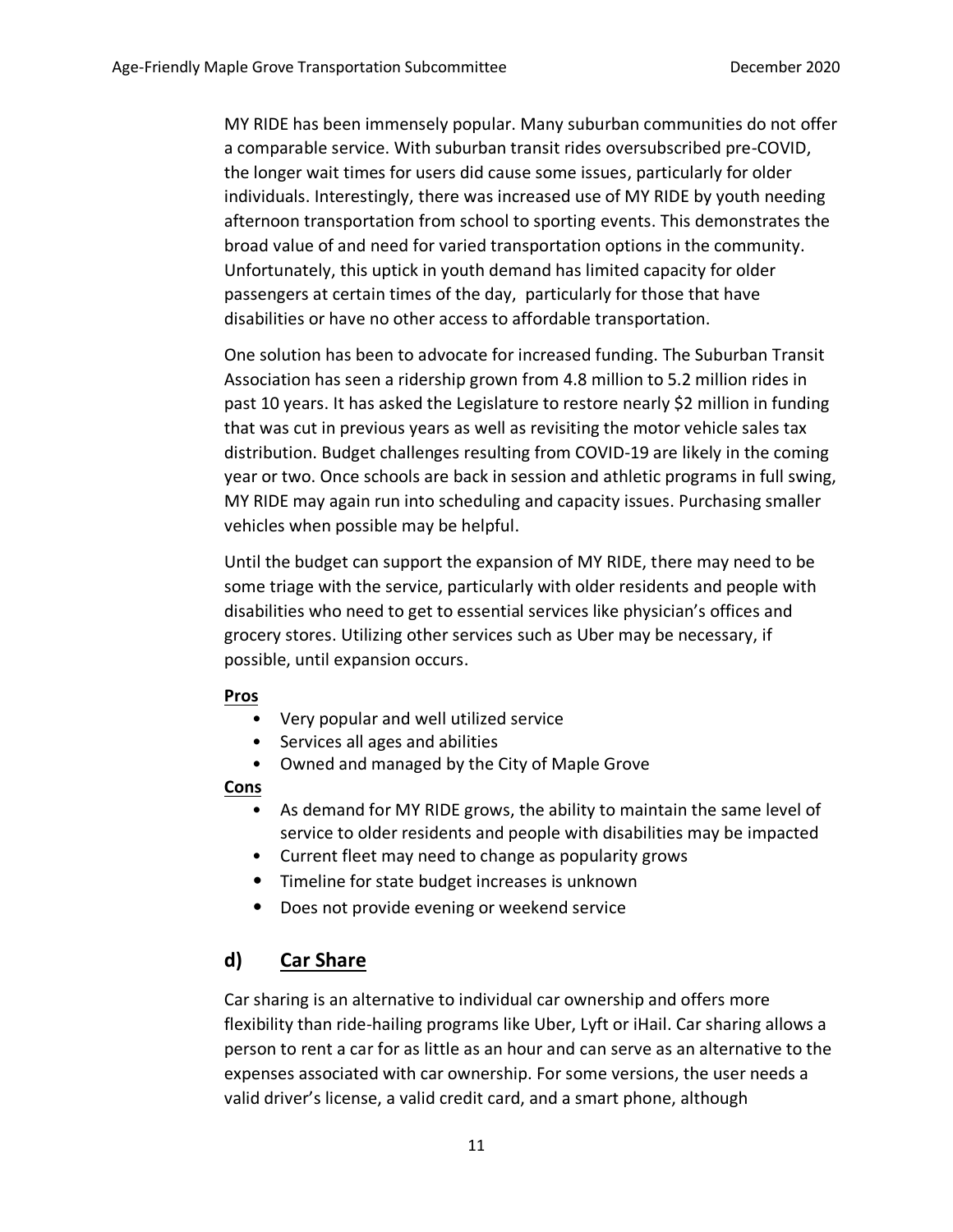reservations can be made online. Unlike car rentals, users have various pick-up and drop-off options.

Car sharing programs fall into various categories based on their business applications.

**Peer-to-peer (P2P)** carsharing allows car owners to rent out their vehicles for short time periods, allowing car owners to receive passive income while they are not using their vehicles. An example of the P2P carsharing model is Turo. Drivy is a European version of this model.

Turo offers hundreds of models you will not find anywhere else, which can be picked up or delivered where you want it. All car owners and service personnel in the Turo community are screened, and cleaning and disinfecting of cars is required. There is 24/7 customer support and roadside assistance. Turo provides a choice of protection plans that include varying levels of liability insurance from Liberty Mutual provided through Turo Insurance Agency, as well as physical damage protection.

Booking on Turo can be done with the smart phone app or online, but checking in is done by smart phone. Turo operates all over the country, including in the greater MSP area. Rates are per day, with many local listings in the \$25 to \$45 range. Trucks, SUVs, and luxury vehicles are higher.

#### **Pros**

- Possibly a greater number of vehicles to choose in your area
- Can have the car delivered to you, and drop off locations are flexible

#### **Cons**

• Vehicle reliability and sanitizing could vary depending on the individual car owners

In the **Business to Consumer (B2C)** carsharing model, drivers can rent a car owned by a private carsharing company directly instead of dealing with a rental agency. The only surviving service from those started in the 2010s is Zipcar. Popular services Maven, DriveNow, and car2go closed operations in 2020. General Motors, which operated Maven, said the effects of the coronavirus caused them to shut down. Competition from ride-hailing services was cited by car2go. Enterprise, the rental car agency, joined the car-sharing model in a few cities, only to close operations due to Covid-19.

A Business to Consumer (B2C) user can sign up for a membership plan such as Zipcar as low as \$7 per month, or \$70 per year, with usage rates as low as \$11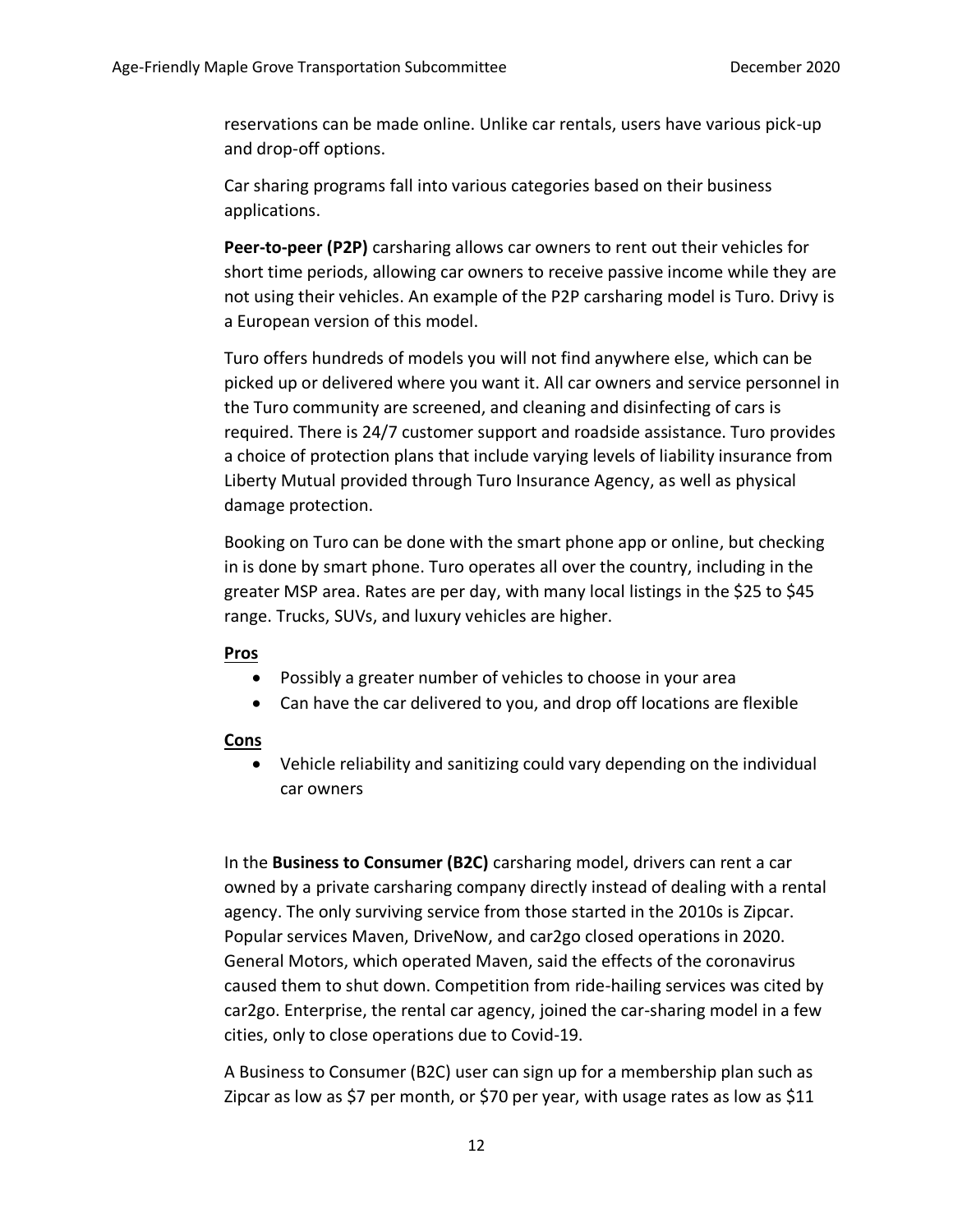per hour or \$82.50 per day. The actual rate depends on the type of vehicle that is chosen.

A person can arrange to use a "shared" car for a pre-arranged period of time, which provides more flexibility than a ride-share program like Uber, Lyft or iHail. The driver can go to as many destinations as needed within the time frame and mileage allowance. Fuel refills may be included in the share fee.

For example, Zipcar [\(Zipcar.com\)](file:///C:/Users/Cheryl/AppData/Local/Temp/Car%20Share.docx) includes a gas card in every Zipcar; allows up to 180 miles with each trip depending on the membership plan; a free, designated parking spot to return the car; and 24-hour roadside assistance. Zipcar has operations in Minneapolis, Northfield, and St. Paul.

The car is locked with the keys inside and is opened using the Zipcar's smartphone app. Zipcar sends a key card to the user with long-term membership plans.

Secondary insurance is included as part of the membership plan. Additional damage protection can be purchased. Zipcar damage protection plans include: Standard protection (included in membership),

\$1,000 fee per incident may apply; Plus protection, \$375 fee per incident may apply, \$5 per month or \$50 per year; Premium protection, \$0 per incident, no damage fees, \$9 per month or \$79 per year.

After making a booking, you will find details about the location of the car you booked on the confirmation page of the website, on the reservation page of the mobile applications and in a confirmation email. Details will include the address, pictures of the location, and any location-specific instructions to help you pick up your vehicle.

#### **Pros**

- Possible alternative to—and less expensive than--car ownership
- More flexibility than ride-hailing services.
- In some cases, users have multiple vehicle choices

#### **Cons**

- Limited availability in suburbs
- Requires smart phone

**Nonprofit carsharing** operators such as Hourcar support the use of shared vehicles for social and environmental purposes.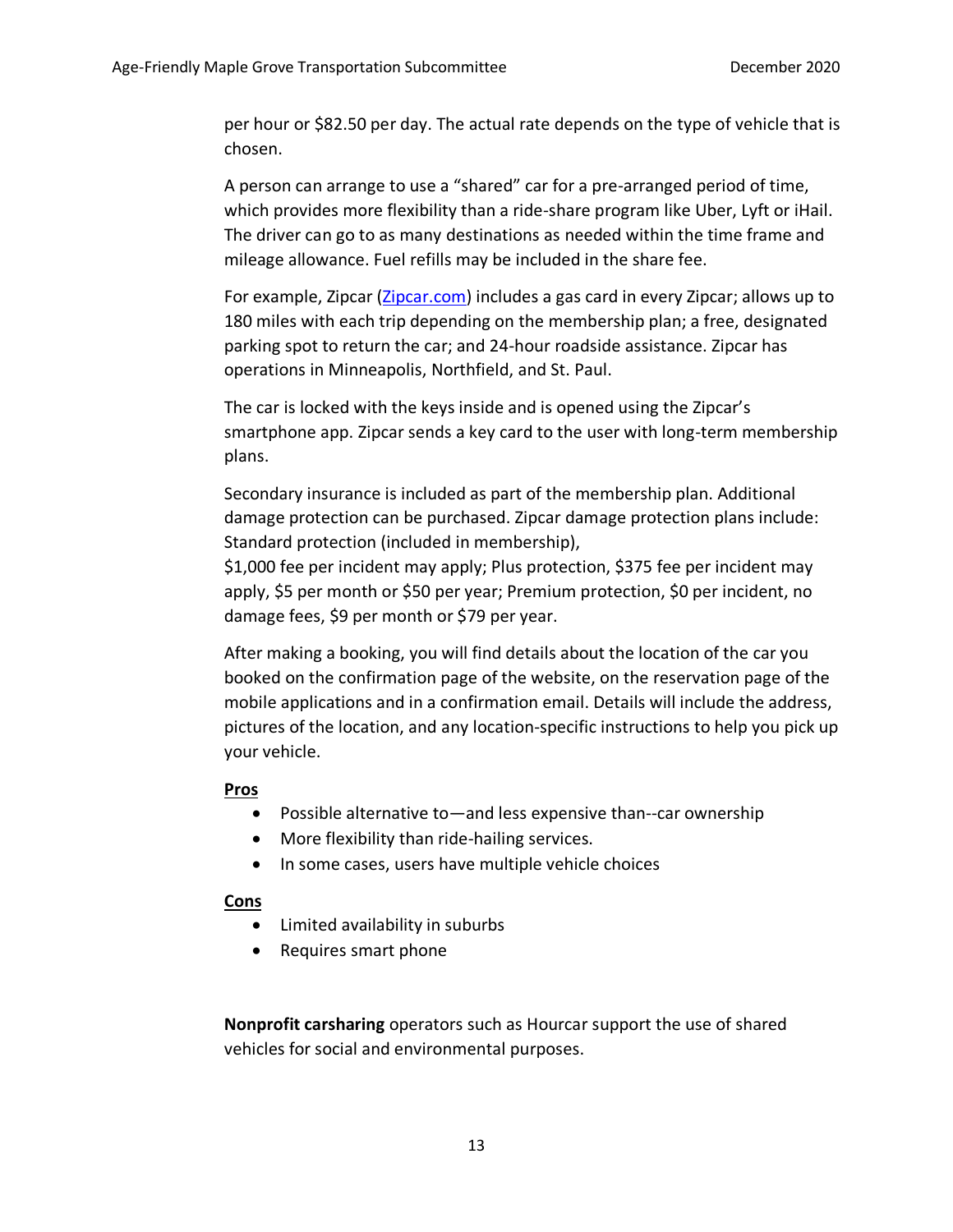Hourcar is a Minnesota nonprofit car-sharing organization serving Rochester and the Twin Cities. The service provides members with convenient, short-term reservations to a fleet of more than 50 safe and efficient vehicles. Hourcars are stationed at designated hubs located across the Twin Cities and in Rochester. Most hubs are in public parking ramps and at local businesses, credit unions, and grocery stores. Hourcar's most successful hubs are in urban areas with lots of people, good connections to Metro Transit, and limited parking—like the downtown cores, college campuses, and medium-to-high-density neighborhoods.

Hourcar is a local shared-mobility nonprofit organization which connects people to their communities with convenient, equitable, and sustainable multimodal transportation. Membership is required for two of the plans, with a third plan modelled on hourly rental rates. The association says it is for work-from-homers, one-car families, carpoolers, college students, part-time workers, renters, and retirees. The cars are owned and serviced by Hourcar, which provides a fuel card in each car for refills.

The application fee is \$25, and membership in the top plan is \$65 a year or \$7 a month, with an hourly rate of \$8.95, or a weekday rate of \$70, with 100 miles free. Another plan is 5.75 per hour, but with a 40 cent per mile charge after the first mile.

#### **Pros**

- Localized operation improves service and communication with members
- Pick up and drop off at known local sites
- Flexibility about amount of time the service is used does not need to be an entire day.

#### **Cons**

- Available only in a highly localized area
- Requires setting up an organization, finding start-up funds, to create in a city or suburb without such a plan

**Co-op carsharing** members can co-own a vehicle and share costs for its repair and refueling. This sharing model also applies to corporate and residential carsharing programs.

References and links: [Zipcar.com;](file:///C:/Users/Cheryl/AppData/Local/Temp/Car%20Share.docx) Hourcar.org; [Turo.com](file:///C:/Users/Cheryl/AppData/Local/Temp/Car%20Share.docx)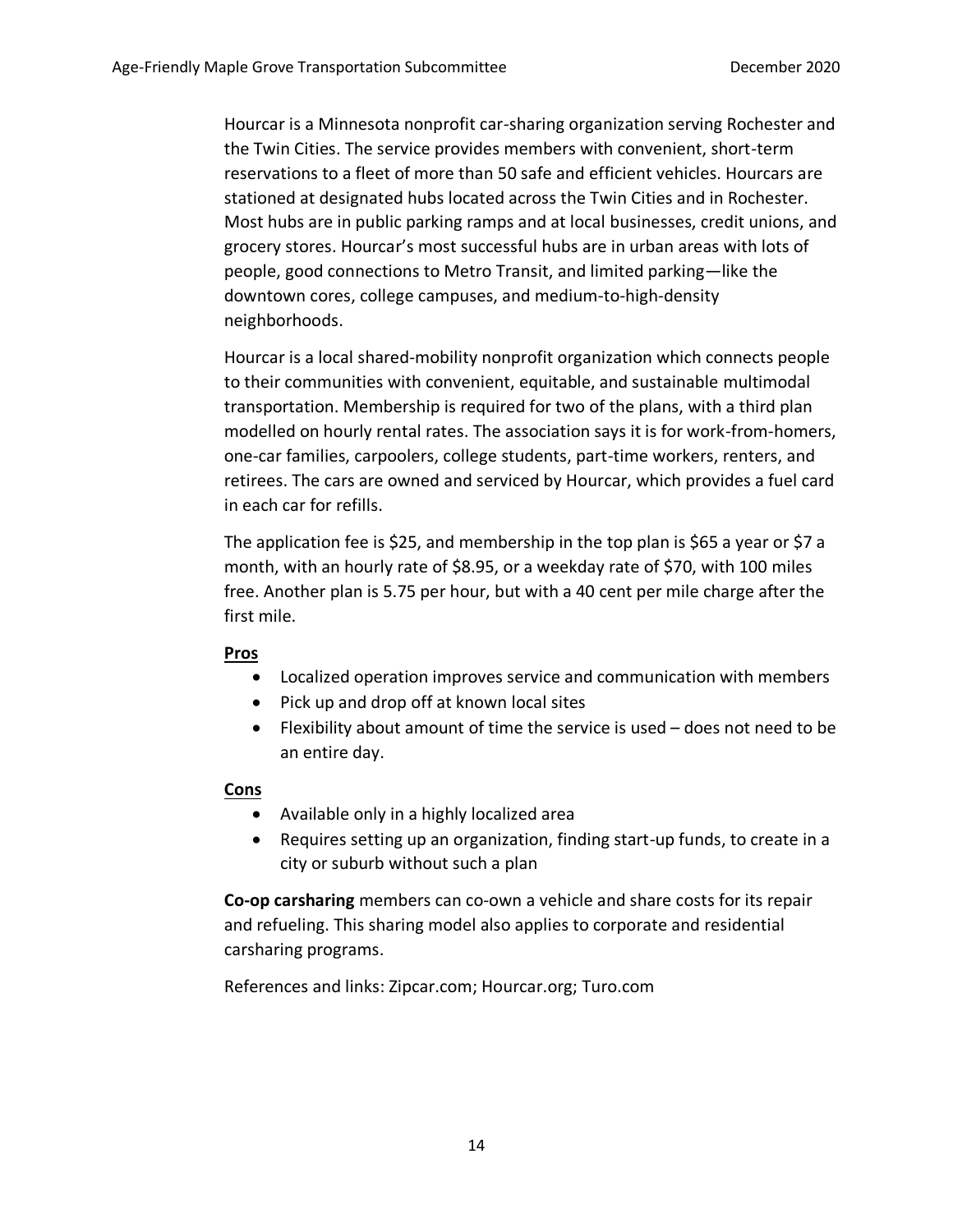## **III. National, Regional, and Local Transportation: Current & Future Trends**

Although these are challenging times in the United States with Covid-19 and social justice issues, there are many interesting transportation strategies being pursued both nationally and regionally. These trends would most likely extend beyond the next three years.

Some of the more recent strategies include:

## • **Align transportation with broader city goals**

Some cities look to align their transportation systems with overall goals for their city. This ensures that core values guide a community's transportation planning. Here is one suggested set of goals:

1) Safety

2) Healthy food options within 20-minute distance

3) Walking/biking options given high priority

4) No more than 45% of household income is spent on transportation

5) Streets reflect the community

6) Ensure that racial equity is considered in transportation needs

This is an easy yet effective way to bring a holistic approach to transportation and future need/development.

## • **Integrated scheduling and payment across transportation modalities**

While much of this is conceptual and still in the planning stages, cities like Pittsburgh are contemplating a scheduling and payment system that meets the consumer at their need. The system would allow a consumer to schedule transportation across vendor/service depending on type of transportation needed and pay in one interface. This would provide a seamless experience to the consumer and assist in overall utilization reporting on transportation modality.

## • **Transportation policy for newer modes of transit**

Some age-friendly cities are applying transportation policy to newer forms of transportation. For example, **the growing popularity of scooters, including electric ones, and electric bikes has raised the issue of how these modes share sidewalks with pedestrians, with particular concern for older or disabled people, children, or other more vulnerable users**. Some cities have responded by developing and communicating new policies to ensure that sidewalks can be used safely by all.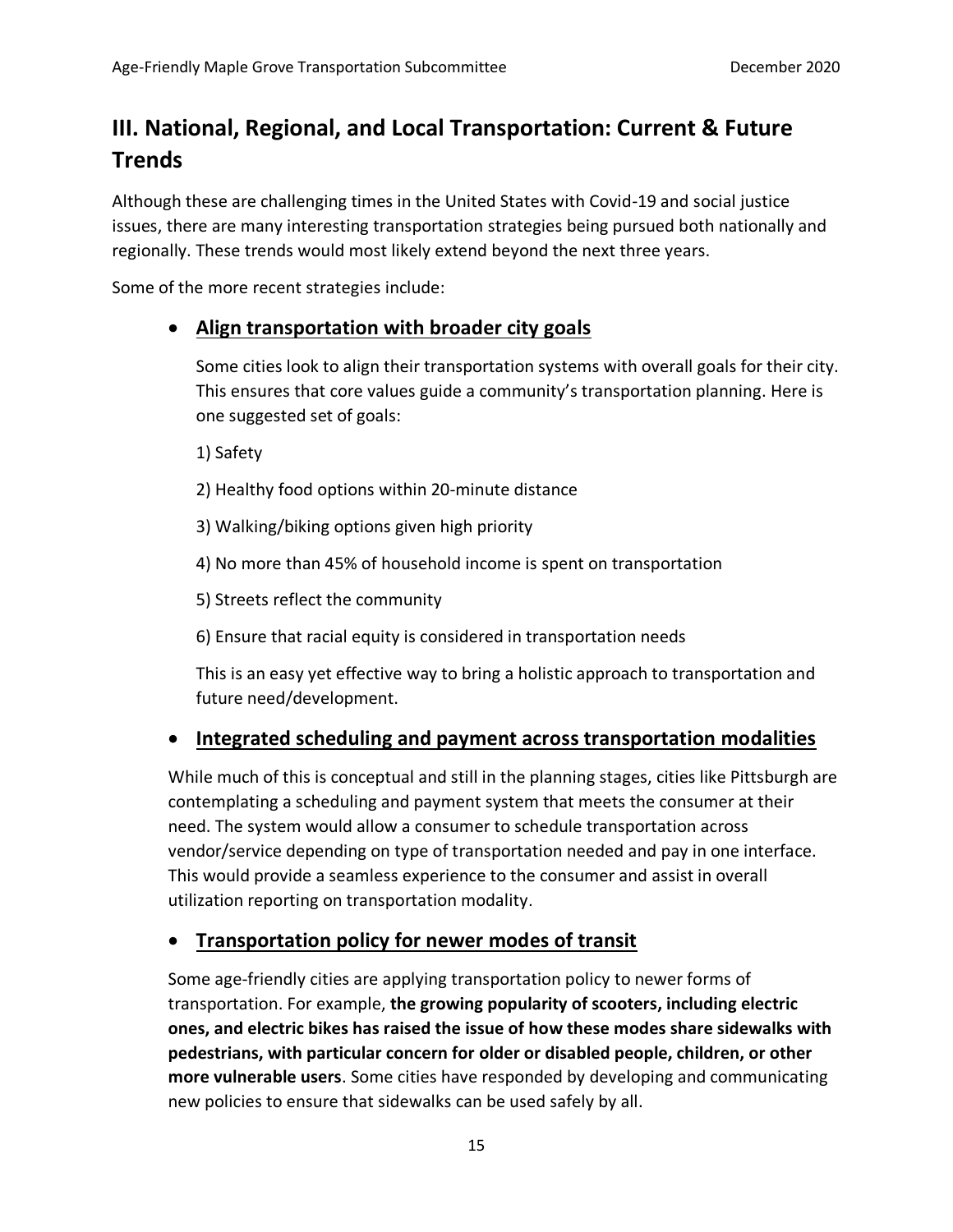While Europe leads the way with **electric bikes**, they are still gaining adoption in the United States. Electric bikes fall into three classes.

- Class 1 is Pedal Assistance. It provides the rider a low speed electric pedal assistance with a powered back wheel.
- Class 2 is Throttle which is closer to a scooter with power on demand mounted on the handlebars.
- Class 3 electric bikes can travel up to 28 miles per hour.

Electric scooters are more common in the United States. They can travel up to 15-20 miles per hour. Commonly sold at stores such as Best Buy, and rentable in many cities, including Minneapolis, they are growing in popularity.

These modes of transportation are relatively new. Some communities are beginning to develop policies on sidewalk and trail use as well as educational information on pedestrian right of way. Some thought-provoking questions for electric bikes and scooter policy include the legal speed on sidewalks and trails, are any electric bikes and scooters street legal, and what limitations might be placed on electric bikes and scooters in pedestrian and nature preserve areas.

## • **Autonomous Vehicles (AV) /Driverless vehicles**

Even prior to a Covid-19 impact on progress, driverless or Autonomous Vehicles (AV) have not advanced significantly in 2020 and appear to have numerous hurdles to clear before they are widespread across the United States. According to manufacturers like Daimler, there has been a 'reality check' relative to the challenges of development and the regulatory/legal barriers that would be involved in large scale adoption. One challenge noted by the Institute of Electrical and Electronics Engineers (IEEE) is that there is no consensus on what the landscape of AV looks like. There is currently not agreement on the use of 3D camera standards and other aspects of technology that will need to be standardized to truly create more adoption.

Cities such as Pittsburgh, PA have agreed to be test cities for AV technology. What they have found is that the technology requires more nuance. For example, there are concerns as to whether a driverless car can detect things like a parent and a stroller, or people in costume on their way to a football game.

That said, there is serious investment underway in AV technology. A few of the investors include Softbank at \$2.25B and Honda at \$750 m with a commitment to invest \$2B over the next 12 years. Chevrolet and Ford continue to work on driverless solutions to impact the US and global markets. Additionally, a number of Autonomous Vehicles pilot projects are underway in several US cities. Waymo, a Google company, has a fleet of minivans that service a 100-mile area of Phoenix, Arizona. While approximately half of that area includes service with a truly driverless vehicle, an engineer in a car follows the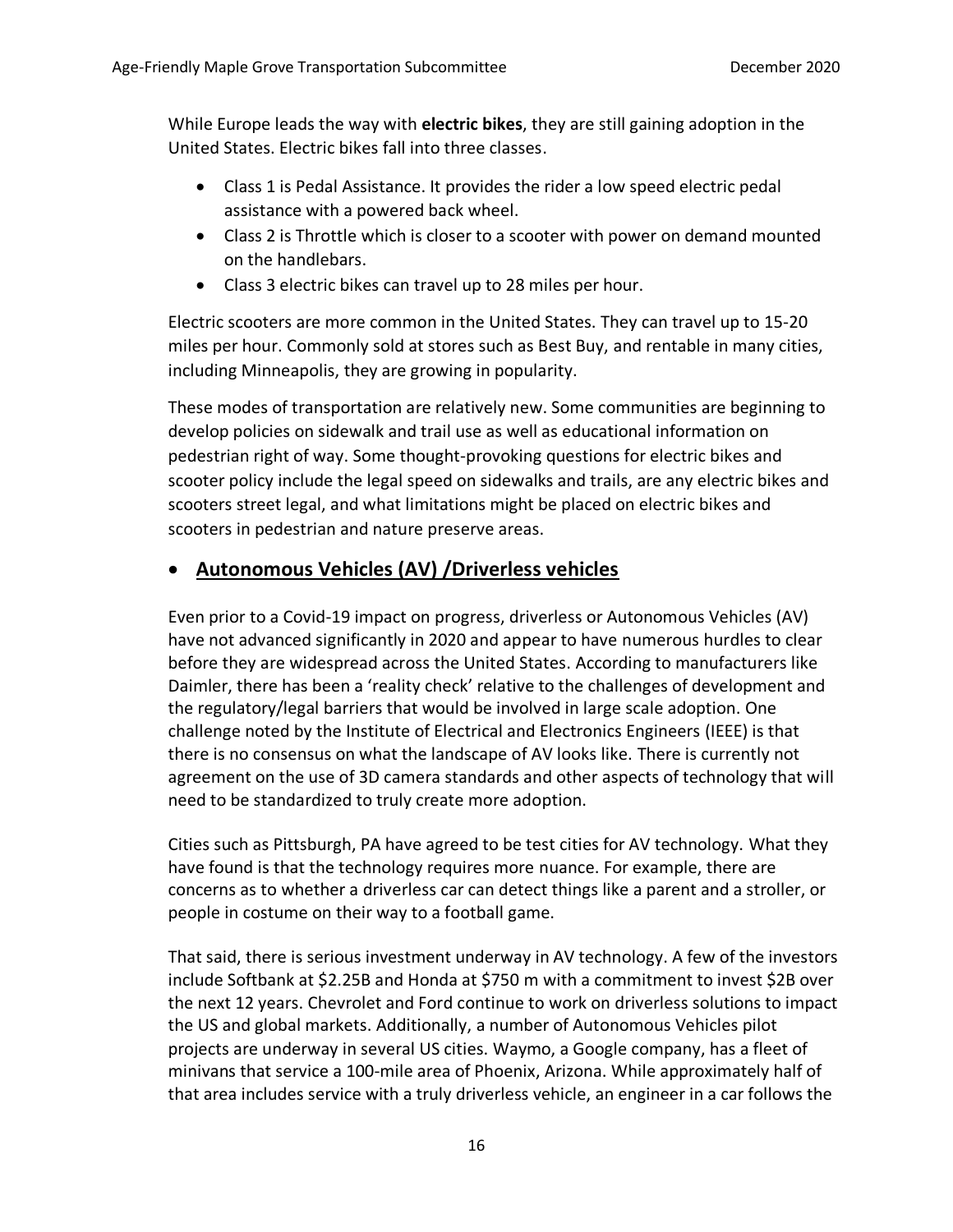driverless car with the ability to take over at a moment's notice. Customers sign a nondisclosure agreement to participate. Waymo was the first company in the US with a permit to operate driverless cars, while Cruise just received a permit to operate five driverless, unoccupied vehicles in San Francisco.

Lastly, MIT is asking the industry to think more strategically. Driverless cars are new technology initially designed for early adopters with deep pockets. MIT's Joseph Coughlin suggested that the AV industry should impact 85% of the population and not specialize in those who can afford expensive technology.

### **AV technology will impact Maple Grove at some point, but it does not appear to be imminent unless the city chooses to be a test site.**

## • **Personal Rapid Transit**

Personal Rapid Transit (PRT) is an innovative urban public transport system using small cars which are deployed on networks of interconnected tracks. The PRT has the ability to move a number of people conveniently between a specific route – similar to a train system but allows for some privacy with individual cars. It is an alternative to trains, buses, and other transportation within a city or suburb. Generally, PRT has had high ridership because it is closer to an on-demand services with little to no wait times at stations. It is less costly than light rail and may have a lower operating cost due to lower labor and general maintenance. It also has more flexibility in route lay out than other forms of rail.

### **PRT Transit Planning, Construction and Operations:**

| No at-grade street and trail crossings        | Minimal utility relocations                  |
|-----------------------------------------------|----------------------------------------------|
| No foundation pilings or retaining walls      | Simple 13.8KV 3-phase power feed             |
| No tunnels or sheet piling                    | Simple Environmental Impact Statement        |
| No buried cable ducts                         | Minimal wetlands impact and mitigation       |
| No traction power substations                 | Minimal tree and brush removal               |
| No overhead power catenary wires or posts     | 3-berth stations are small (19 ft x 38 ft)   |
| No vibration or acoustic noise emissions      | Flexible station siting and guideway routing |
| No ongoing track and switch maintenance       | Rapid construction and installation          |
| No excavation and replacement of bad soils    | Mostly built in factories, not on-site       |
| No relocation of freight rail                 | Small OMF building and yards                 |
| No future maintenance funding from            | Reduced OMF staffing requirements            |
| Legislature                                   | Immunity to severe winter weather conditions |
| Can be built primarily on public right-of-way | Full automation means low operating costs    |
| Almost no land acquisition required           | Curve radius as small as 75 ft               |
| Reduced need for Park and Ride lots           | $\dots$ and many more $\dots$                |
| Simplified surveying and route planning       |                                              |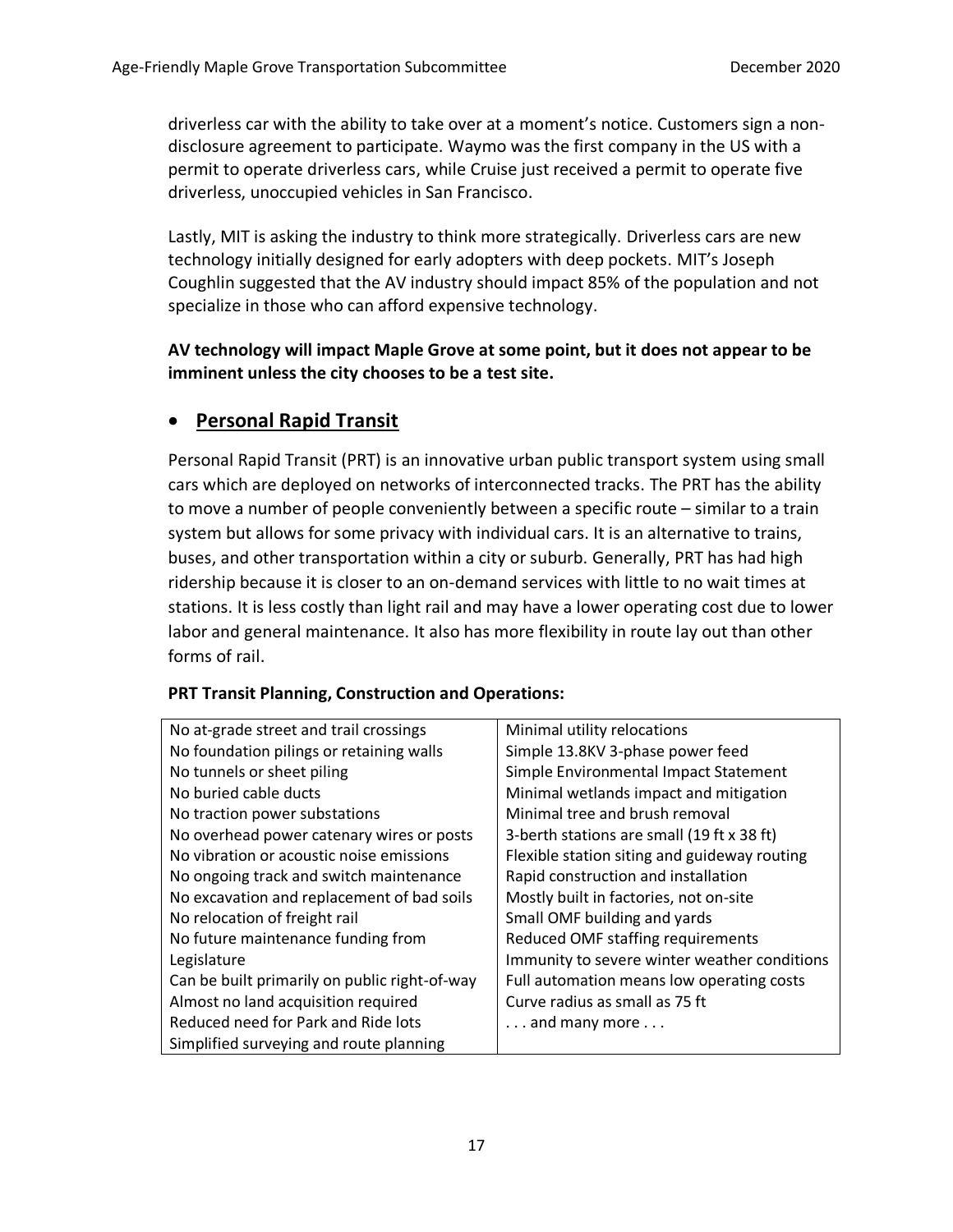Personal Rapid Transit holds exciting possibility in some regards, but it does require a major investment and commitment of resources on the part of a city and other partners, and there are few models to reference that could provide more information about these tradeoffs.

## **Light rail connectivity to Blue Rail in Twin Cities metro area**

At the time of this report, it appears that the Blue Line, or Bottineau Light Rail, project is stalled. The Blue Line would have extended light rail service from Minneapolis to Brooklyn Park, and several cities in between. However, the BNSF railway is unwilling to allow the project to go forward on its property. While there is frustration on the part of the Metropolitan Council and Hennepin County, there does appear to be a strong willingness to find a solution. There is a belief that the light rail is necessary in this area. There also is a realistic understanding that Covid-19 and social justice issues will impact economic and social factors going forward.

The *Minneapolis Star-Tribune* reported on October 16, 2020 that NorthStar light rail ridership is down 95 percent during the pandemic; ridership between Big Lake and Minneapolis is down 99 percent. Due to lower revenue from lack of ridership, there will be budget considerations and much discussion on what the future of metropolitan transit might look like. With the riot damage and continued violence in Minneapolis and parts of Saint Paul, there is concern about whether employers may move and/or stay in those downtown areas. Additionally, some of the outer suburbs have suggested more bus service and less rail; while others believe that multi-modal transportation must include rail.

**Assuming that the Metropolitan Council finds a solution–whether that is light rail or bus/rail hybrid—Maple Grove will need to continue to plan how these additional services might affect transportation and business in the future**. Over the next three years, there may be a need for more buses from Maple Grove to the Minneapolis downtown as opposed to transportation from the Maple Grove Transit Hub to the light rail station.

There will be more to come over time, but the Blue Rail is a fabulous opportunity as it becomes a part of the state's larger transportation system.

## • **Met Council 2040 Plan**

The Metropolitan Council has developed a robust 2040 Transportation Plan. By 2040, it is estimated that the Twin Cities will add more than 700,000 people. As the state thinks about transportation, it must also think about land use, development and its relationship with cities, suburbs, and townships across the state. There is a clear understanding that many jobs and opportunities now exist in the suburbs, including Maple Grove. Many people working in communities like Maple Grove do not necessarily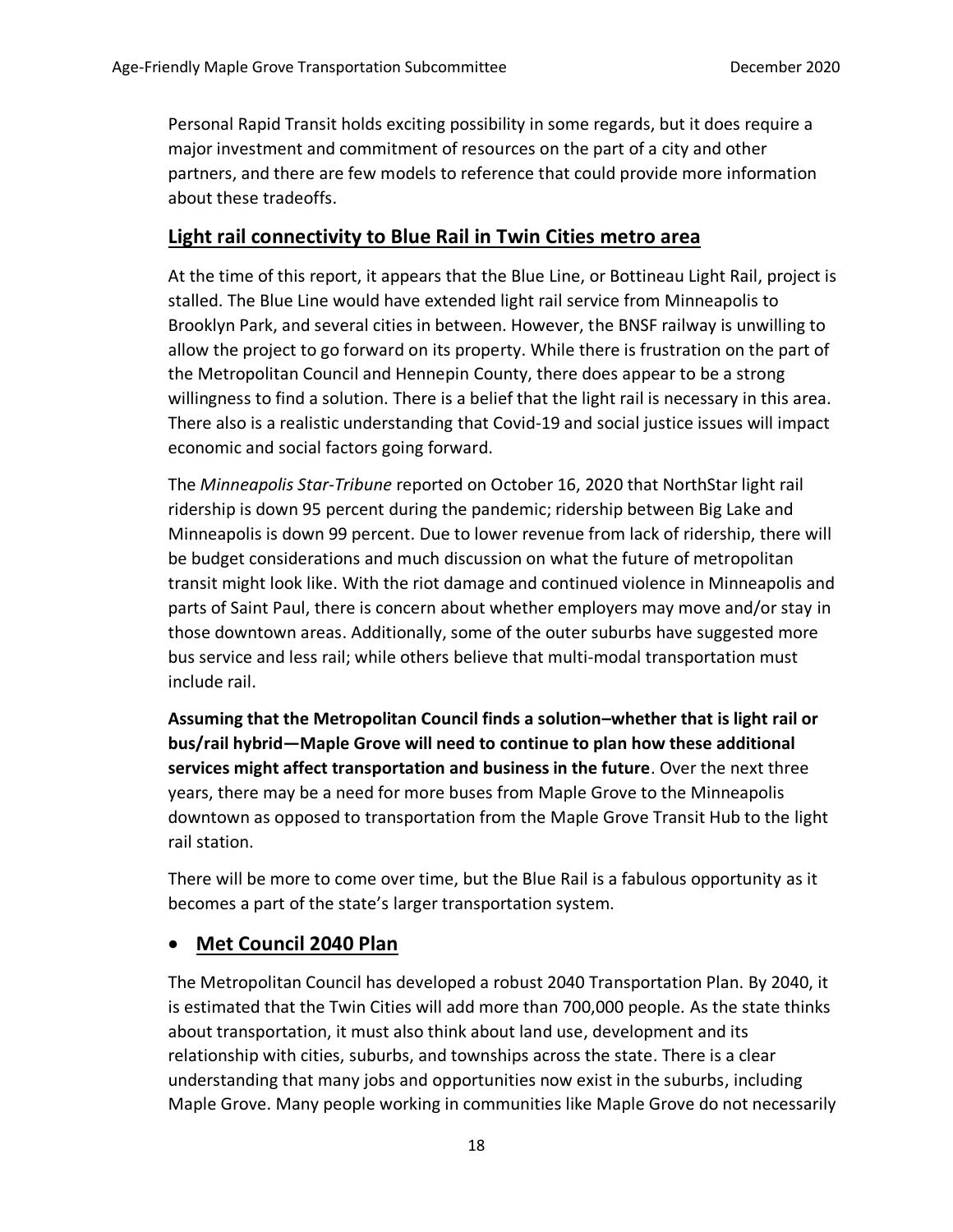live here, and continued transportation planning will be required well into the next decade. Additionally, with more work from home activity due to Covid-19, there is a distinct possibility that people may live in more rural areas but work virtually anywhere.

The 2040 Transportation principles are as follows:

- Support the needs of the region's mature highway system, including dedicating significant resources to maintaining and rebuilding the existing system and using preservation projects to rethink major regional corridors.
- Manage congestion in an innovative, cost-efficient manner and provide reliable alternatives to travel in congested corridors.
- Implement increased transit service and an expanded transitway system; support higher demand for development (housing, shops, jobs) along transit lines and around stations.
- Support more opportunities for other travel modes; include bicycle and pedestrian elements in comprehensive transportation and land development plans; provide tools needed to implement them.
- Plan for the long-term needs of freight modes such as trucks, barges, and railroads.
- Balance the needs of the aviation system with local land use decisions.

**Covid-19 has placed some planning on hold and may change some transportation policies over the next three years. However, there continues to be opportunities for Maple Grove to partner with the Metropolitan Council – particularly as they seek to strengthen regional partnerships and support transit riders who work in Maple Grove over the course of the next decade or two**.

## **Concluding Thoughts and Recommendations**

At the time of this report, Covid-19 continues to impact our daily lives, public health, business operation and profitability, and the success of global economies. Additionally, the State of Minnesota is working to rectify social justice issues and heal while recovering from riot damage in our large cities. The next three years may prove to be challenging for our state and national economy, as well as the fabric of our society. Age Friendly Maple Grove will work with the city to communicate all transportation options as needed.

The Age-Friendly Maple Grove Transportation Committee and Leadership Team continue to support Maple Grove as a strategic partner as it responds to these challenges. As a committee, we will partner with the City to lobby for funding that was lost through budget adjustments in the state legislature and work to assist in future vision through regular discussions with the Metropolitan Council on the 2040 planning process.

Here are the Age-Friendly Transportation recommendations for the next three years: